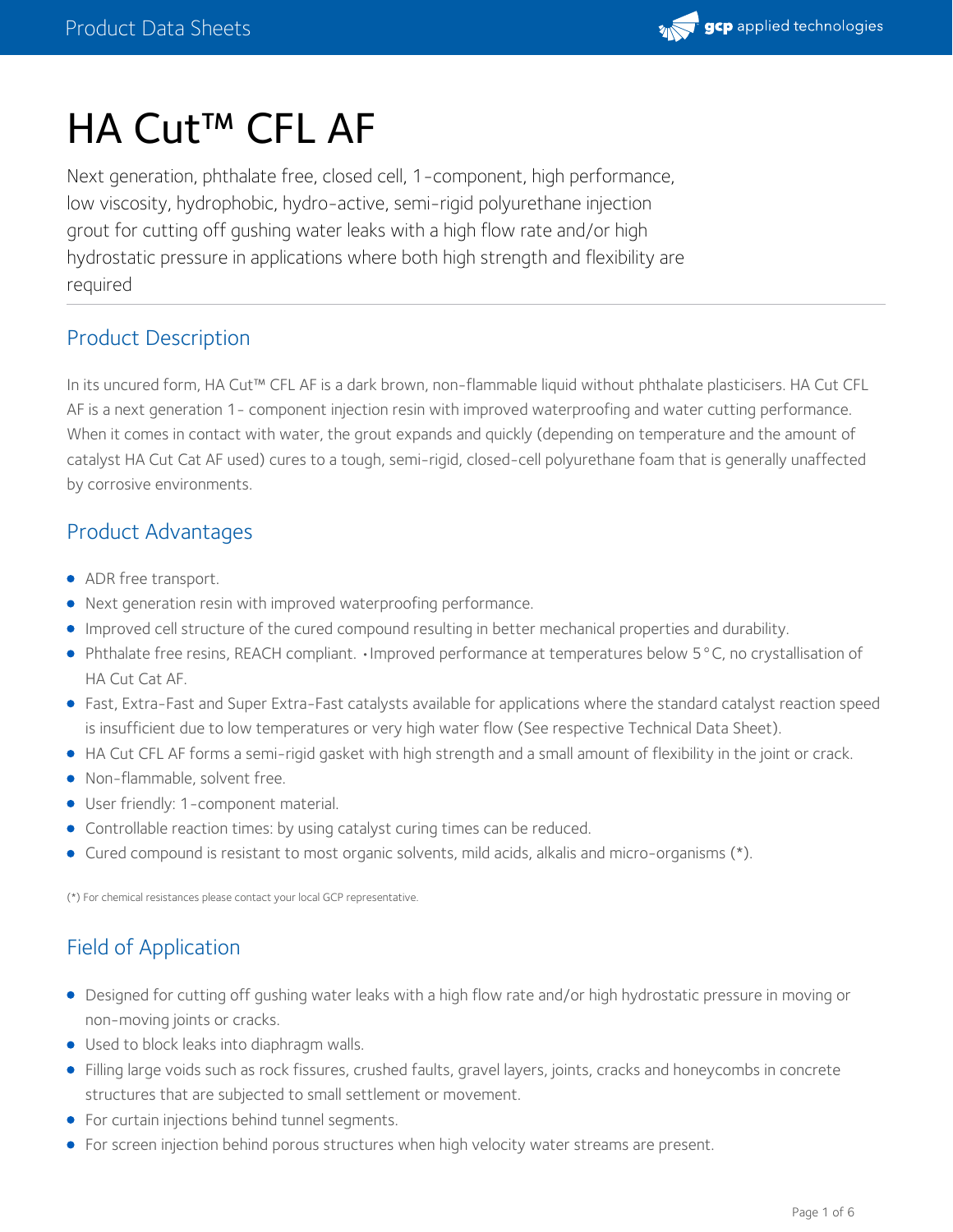

# Application

Before commencing the injection, consult the Technical Data Sheets and Material Safety Data Sheet (MSDS) in order to be familiar with the materials at hand. Always shake the HA Cut Cat AF well before use.

# Technical Data / Properties

| <b>PROPERTY</b>                 | <b>VALUE</b>  | <b>NORM</b> |  |  |  |
|---------------------------------|---------------|-------------|--|--|--|
| HA Cut CFL AF                   |               |             |  |  |  |
| Uncured                         |               |             |  |  |  |
| Solids                          | 100%          | EN ISO 3251 |  |  |  |
| Viscosity at 25oC (mPas)        | Approx. 350   | EN ISO 3219 |  |  |  |
| Density (kg / dm <sup>3</sup> ) | Approx. 1.075 | EN ISO 2811 |  |  |  |
| Flash Point (°C)                | 140           | EN ISO 2719 |  |  |  |
| HA Cut Cat AF                   |               |             |  |  |  |
| Viscosity at 25oC (mPas)        | Approx. 15    | EN ISO 3219 |  |  |  |
| Density (kg / dm <sup>3</sup> ) | Approx. 0.950 | EN ISO 2811 |  |  |  |
| Flash Point (oC)                | 70            |             |  |  |  |
| Cured                           |               |             |  |  |  |
| Density (kg / dm <sup>3</sup> ) | Approx. 1.000 | EN ISO 1183 |  |  |  |
| Compressive Strength (MPa)      | Approx. 9.5   | EN 12190    |  |  |  |
| Flexural Strength (MPa)         | Approx. 9     | EN 12190    |  |  |  |

# Application

Before commencing the injection, consult the Technical Data Sheets and Material Safety Data Sheet (MSDS) in order to be familiar with the materials at hand. Always shake the HA Cut Cat AF well before use.

#### 1. Surface Preparation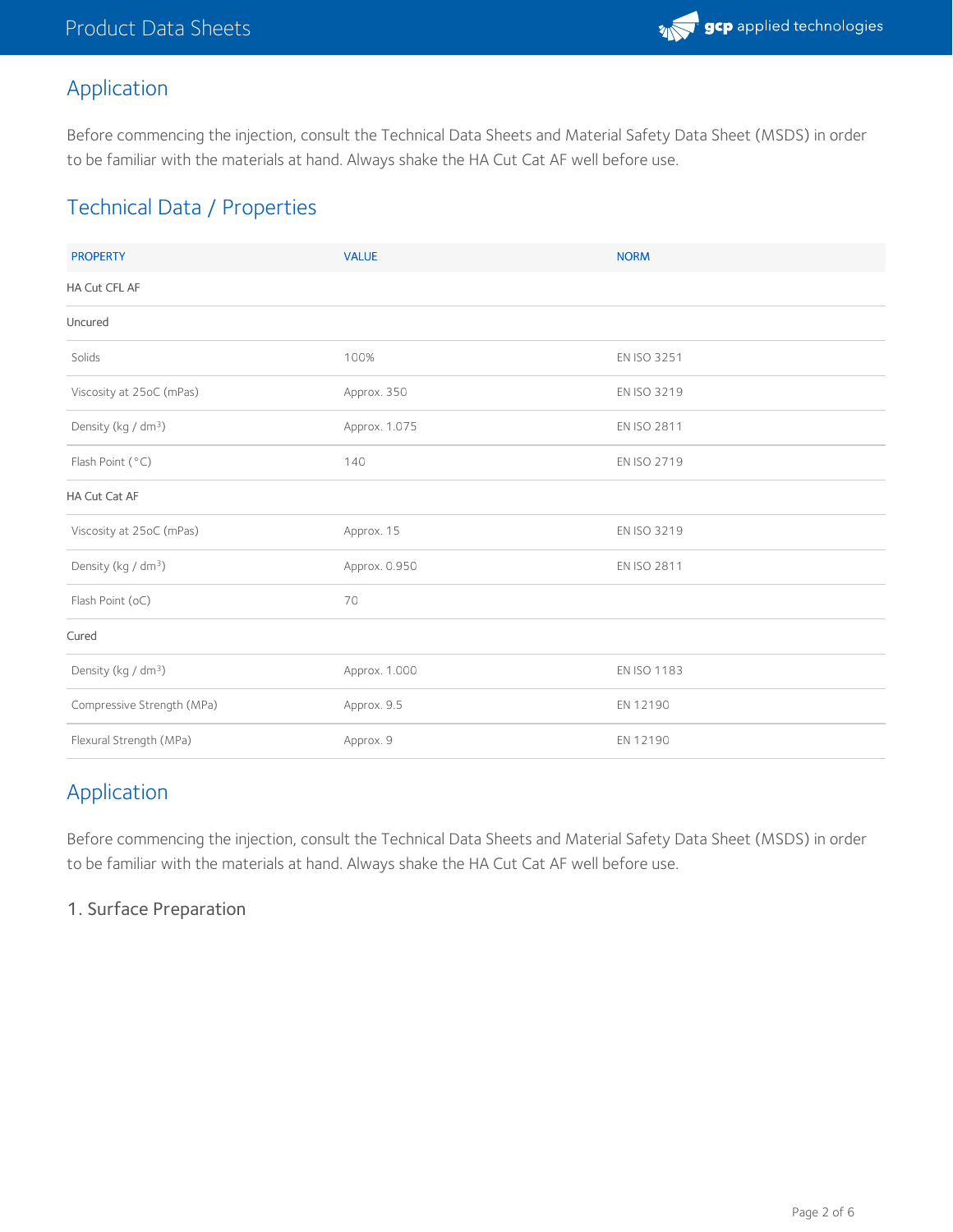

- Remove surface contaminants and debris to establish the pattern of the crack or joint. Active leaking cracks larger than 3 mm need to be sealed with an approved method.
- Drill holes of the correct diameter for the selected packer. Drill at an angle of 45°. Preferably the holes should be drilled staggered around the crack to insure good coverage of the crack in case it is not perpendicular to the concrete surface.
- The depth of the bore should be approximately half of the thickness of the concrete. As a rule of thumb the distance of the drill point from the crack is half the wall thickness.
- Distance between holes can vary by 15 to 90 cm, depending on the actual situation.
- Insert the correctly sized packer into the hole up to 2/3 of its length. Tighten with a wrench or spanner by turning clockwise until sufficient tension has been reached to keep the packer in place during injection.
- Flush the crack with water before injecting with resin. This will flush out dust, debris and prime the crack for the injection resin and improve penetration of the product into the crack. Water in the crack will activate the resin.

#### 2. Resin and Equipment Preparation

- **•** Prepare the resin with the predetermined amount of catalyst. Shake HA Cut Cat AF well before use.
- No reaction with the resin will occur until the resin comes into contact with water.
- Protect the resin from water, since this will trigger a reaction in the container used and might cause the resin to harden or foam prematurely within the injection equipment.
- It is highly recommended to use separate pumps for the water and the resin injection to prevent cross contamination and blockages.
- The pumps should be thoroughly primed with Washing Agent Eco to lubricate and dry the system before injection. We recommend the use of pneumatic or electric 1-component pumps.

#### 3. Injection

- Start the injection at the first packer.
- Start injecting at the lowest pressure setting of the pump. Slowly increase the pressure until the resin begins to flow. Pressures may vary from 14 bars to 200 bars depending on the size of the crack, the thickness of the concrete and the general condition of the concrete.
- A little leakage of resin through the concrete or crack is useful in showing the extent of resin travel. Large leaks should be plugged with rags, wait for the resin to set, then inject again.
- During the injection water will first flow from the crack, followed by foaming resin. After this, pure resin will flow from the crack.
- Stop pumping when the pure resin reaches the next packer.
- Move to the next packer and repeat the procedure. •After injecting through a few of the packers, go back to the first one and re-inject with resin.
- After the resin injection, water can be re-injected into the ports to cure resin left behind. •Let the resin cure thoroughly before removing packers. The resulting holes can be filled with hydraulic cement.
- When the injection is finished, clean all tools and equipment which have been in contact with the resin with Washing Agent Eco. This should be done within 30 minutes. Do not use solvents or other cleaning products since they give less positive results and can create hazardous situations.
- Products should be disposed off according to local legislation.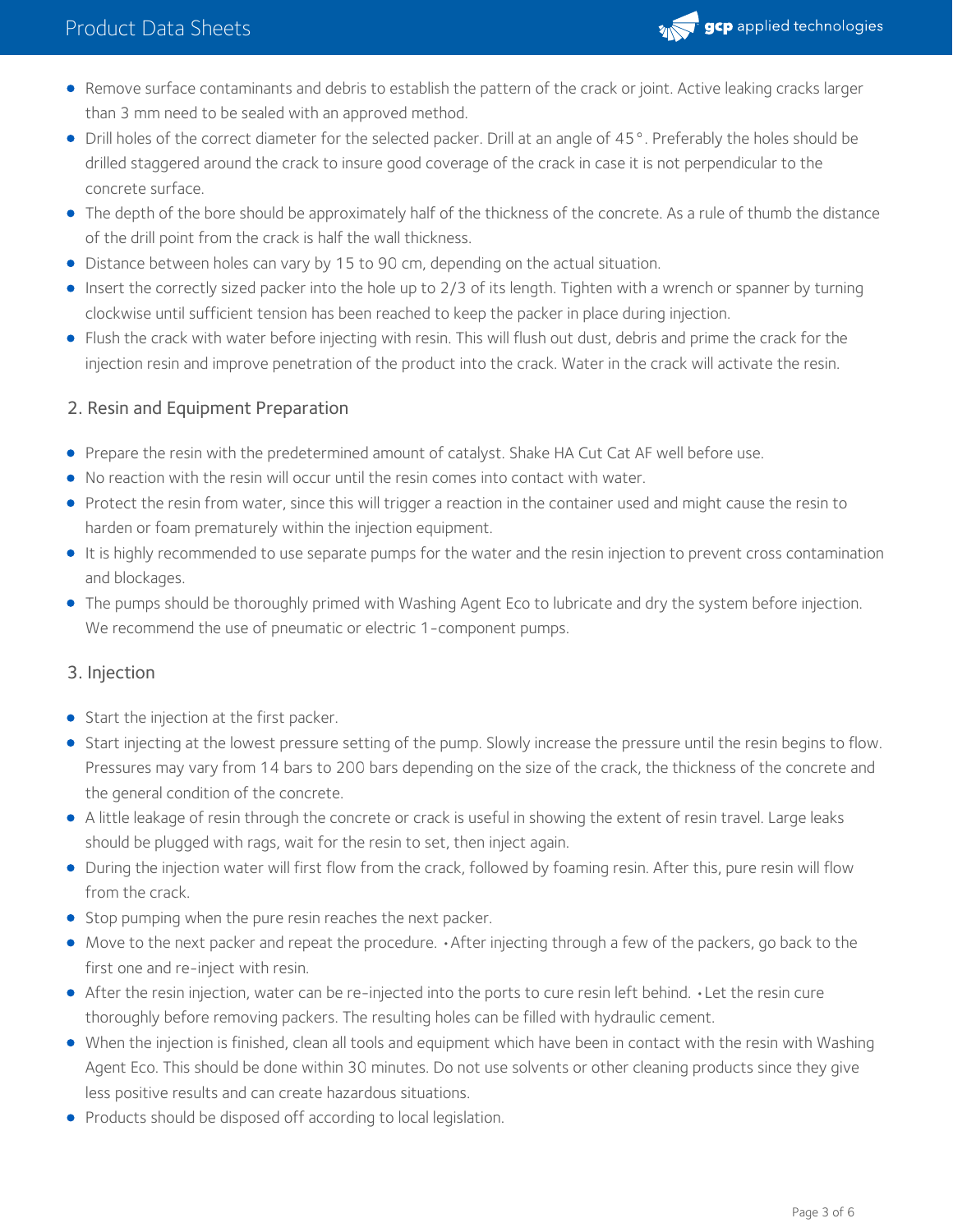

#### 4. Reactivity

| <b>REACTIVITY</b> | % HA CUT CAT AF | <b>START REACTION</b> | <b>END REACTION</b> | <b>FOAM FACTOR</b> |
|-------------------|-----------------|-----------------------|---------------------|--------------------|
| At 5°C            | $\sqrt{2}$      | Approx. 3'20"         | Approx. 18'30"      | Approx. 12V        |
|                   | 3               | Approx. 2'00"         | Approx. 12'30"      | Approx. 15V        |
|                   | 5               | Approx. 1'20"         | Approx. 8'00"       | Approx. 17V        |
|                   | 10              | Approx. 45"           | Approx. 4'20"       | Approx. 22V        |
| At 10°C           | $\overline{2}$  | Approx. 2'40"         | Approx. 16'00"      | Approx. 14V        |
|                   | 3               | Approx. 1'35"         | Approx. 11'30'      | Approx. 18V        |
|                   | 5               | Approx. 55"           | Approx. 6'30"       | Approx. 20V        |
|                   | 10              | Approx. 40"           | Approx. 3'50"       | Approx. 25V        |
| At 15°C           | $\overline{2}$  | Approx. 2'15"         | Approx. 14'15"      | Approx. 16V        |
|                   | 3               | Approx. 1'15"         | Approx. 9'30'       | Approx. 20V        |
|                   | 5               | Approx. 50"           | Approx. 5'45"       | Approx. 22V        |
|                   | 10              | Approx. 40"           | Approx. 3'35"       | Approx. 25V        |
| At 20°C           | $\overline{2}$  | Approx. 1'40"         | Approx. 12'30"      | Approx.17V         |
|                   | 3               | Approx. 1'00'         | Approx. 8'35"       | Approx. 20V        |
|                   | 5               | Approx. 45"           | Approx. 5'00"       | Approx. 23V        |
|                   | 10              | Approx. 35"           | Approx. 3'10"       | Approx. 26V        |
| At 25°C           | $\overline{2}$  | Approx. 1'10"         | Approx. 10'35"      | Approx. 17V        |
|                   | 3               | Approx. 55"           | Approx. 7'45"       | Approx. 21V        |
|                   | 5               | Approx. 40"           | Approx. 4'40"       | Approx. 24V        |
|                   | 10              | Approx. 30"           | Approx. 2'45"       | Approx. 27V        |
| At 30°C           | $\overline{2}$  | Approx. 1'00"         | Approx. 8'35"       | Approx. 20V        |
|                   | 3               | Approx. 50"           | Approx. 6'45"       | Approx. 22V        |
|                   | 5               | Approx. 35"           | Approx. 3'35"       | Approx. 25V        |
|                   | $10$            | Approx. 25"           | Approx. 2'25"       | Approx. 28V        |
| At 35°C           | $\overline{2}$  | Approx. 55"           | Approx. 7'25"       | Approx. 21V        |
|                   | 3               | Approx. 40"           | Approx. 5'55"       | Approx. 23V        |
|                   | 5               | Approx. 30"           | Approx. 3'05"       | Approx. 25V        |
|                   | 10              | Approx. 20"           | Approx. 2'00"       | Approx. 28V        |

## Appearance

HA Cut CFL AF: Dark brown liquid. HA Cut Cat AF: Red liquid.

## Consumption

Has to be estimated by the engineer or operator and depends on the size of the cracks and voids which need injecting, and on the expansion rate of the chosen resin.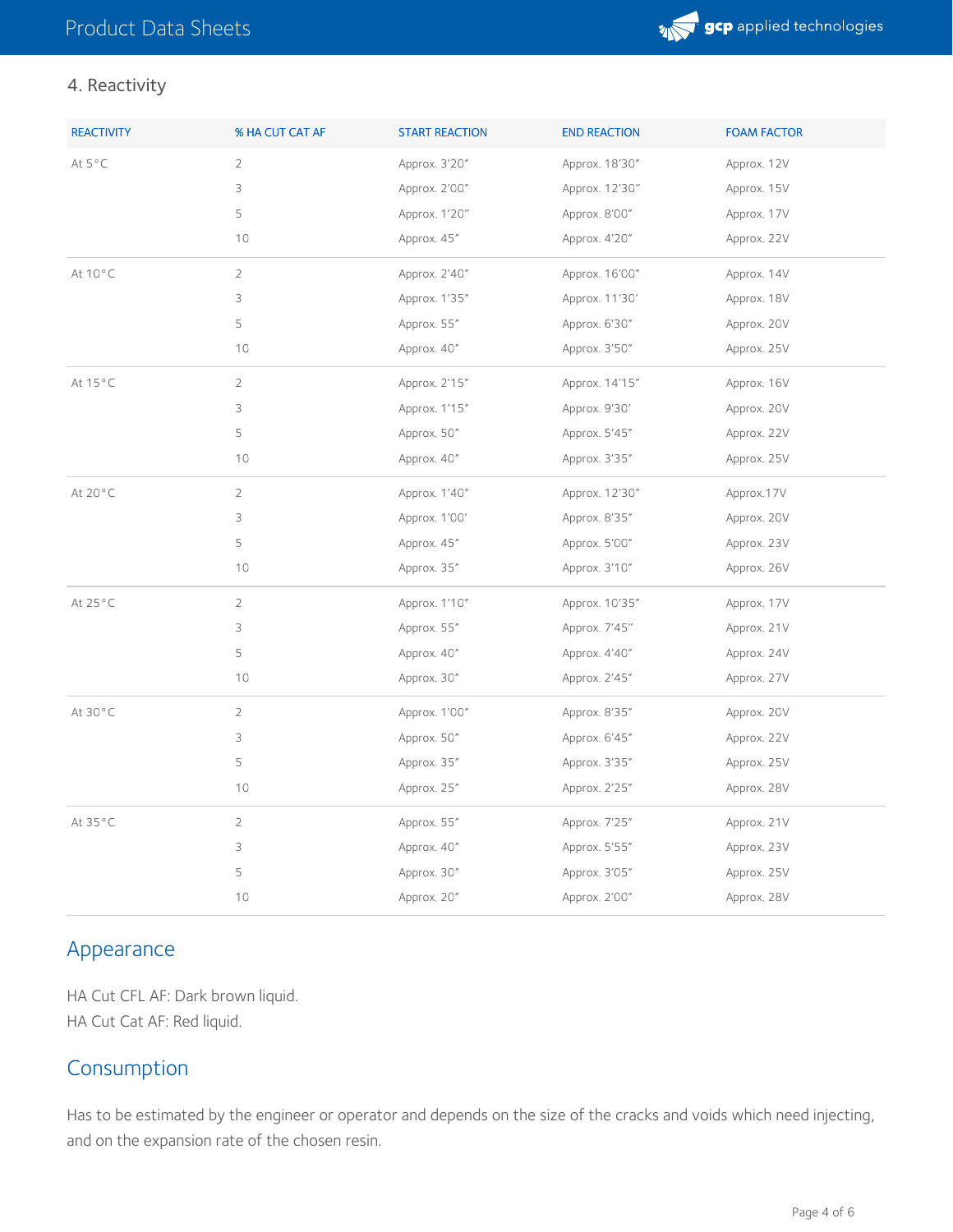## Storage

HA Cut CFL AF is sensitive to moisture and should be stored in original containers in a dry area. Storage temperature must be between 5°C and 30°C. Once the packaging has been opened, the useful life of the material is greatly reduced and should be used as soon as possible.

Shelf life: 2 years.

# Packaging

| HA Cut CFL AF | 5kg, 25kg or 200kg metal drums                |  |
|---------------|-----------------------------------------------|--|
| 1 Pallet      | 180 x 5kg drum                                |  |
|               | 24 x 25kg drum                                |  |
|               | 4 x 200kg drum                                |  |
|               |                                               |  |
| HA Cut Cat AF | 0.5 or 2.5L plastic bottle or 20kg metal drum |  |
| 1 box         | 8 x 0.5L                                      |  |
| 1 box         | $5 \times 2.5$ L                              |  |
| 1 Pallet      | 84 boxes with 0.5L bottles                    |  |
|               | 40 boxes with 2.5L bottles                    |  |
|               | 24 x 20kg metal drums                         |  |

## Accessories

#### To be ordered separately

- IP 1C Manual hand pump.
- IP 1C Compact electric airless diaphragm pump.
- IP 1C Pro electric airless diaphragm pump.
- Packers and connectors.

(Please consult the relevant data sheet).

## Health and Safety

HA Cut CFL AF is classified as harmful.

HA Cut Cat AF is classified as irritant.

In case of spills and accidents, refer to the Material Safety Data Sheet of the products or when in doubt contact your local GCP representative.

Always wear protective clothing, gloves and protective goggles when handling chemical products.